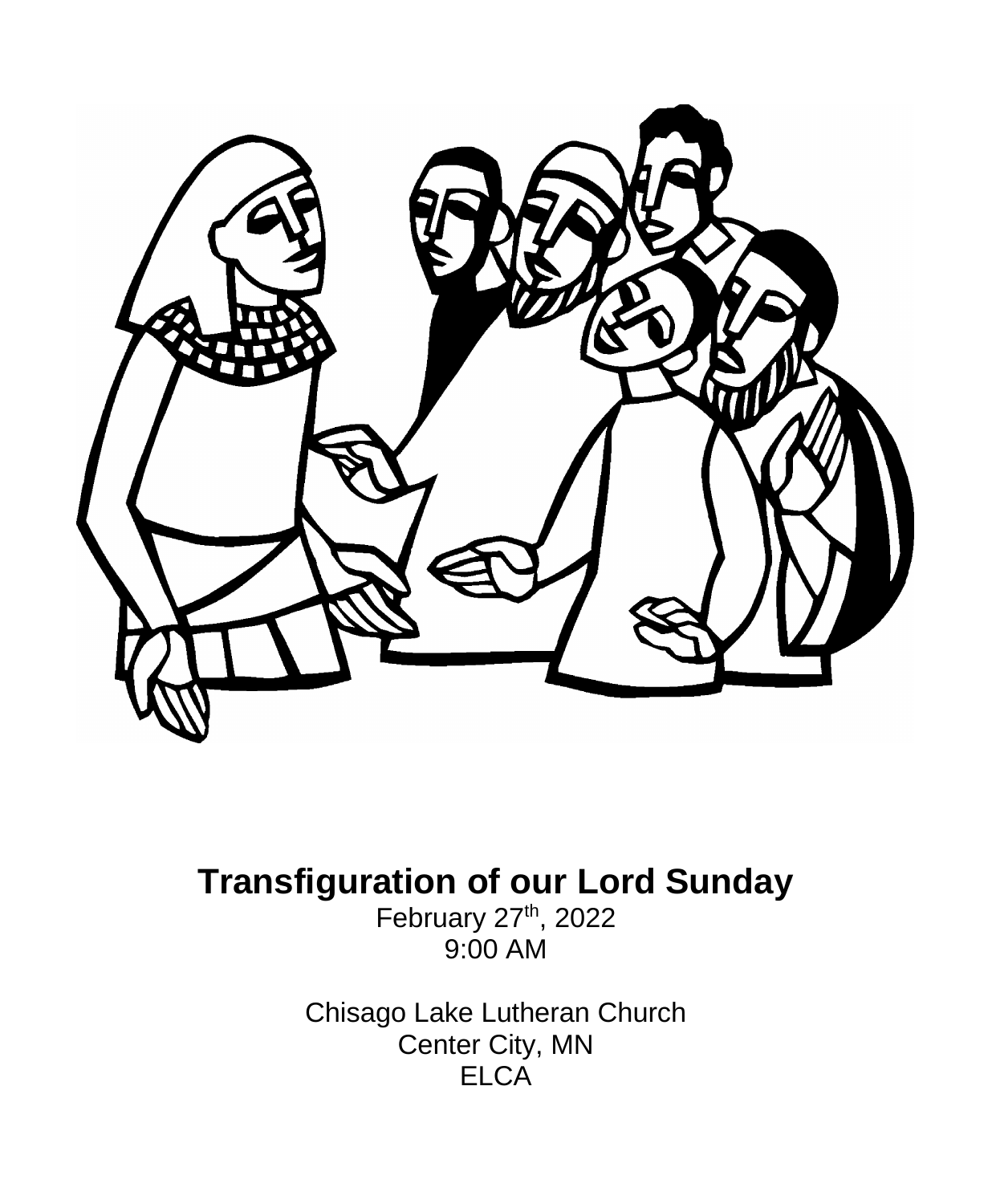#### **WELCOME TO CHISAGO LAKE LUTHERAN CHURCH**

If you are a first-time visitor, welcome! We are glad you are here. At Chisago Lake Lutheran Church, we are "Grounded in the Gospel, Guided by the Spirit." We are a congregation of the Evangelical Lutheran Church in America (ELCA) and strive to be God's hands active in the world. While we are a church with a rich history, we are also a church for today.

There are devices to assist those of us who are hearing impaired at the front entrance when you enter. Please see an Usher for guidance use if needed.

#### PRELUDE

#### WELCOME & ANNOUNCEMENTS

#### CONFESSION AND FORGIVENESS

Blessed be the holy Trinity,  $+$  one God, who creates us, redeems us, and calls us by name. **Amen.**

Let us confess our sin in the presence of God and of one another. *Silence is kept for reflection.*

Most merciful God,

**we confess that we have sinned against you and your beloved children. We have turned our faces away from your glory when it did not appear as we expected. We have rejected your word when it made us confront ourselves. We have failed to show hospitality to those you called us to welcome. Accept our repentance for the things we have done and the things we have left undone. For the sake of Jesus Christ, have mercy on us. Forgive us and lead us, that we may bathe in the glory of your Son born among us, and reflect your love for all creation. Amen.**

Rejoice in this good news: In  $+$  Christ Jesus, your sins are forgiven.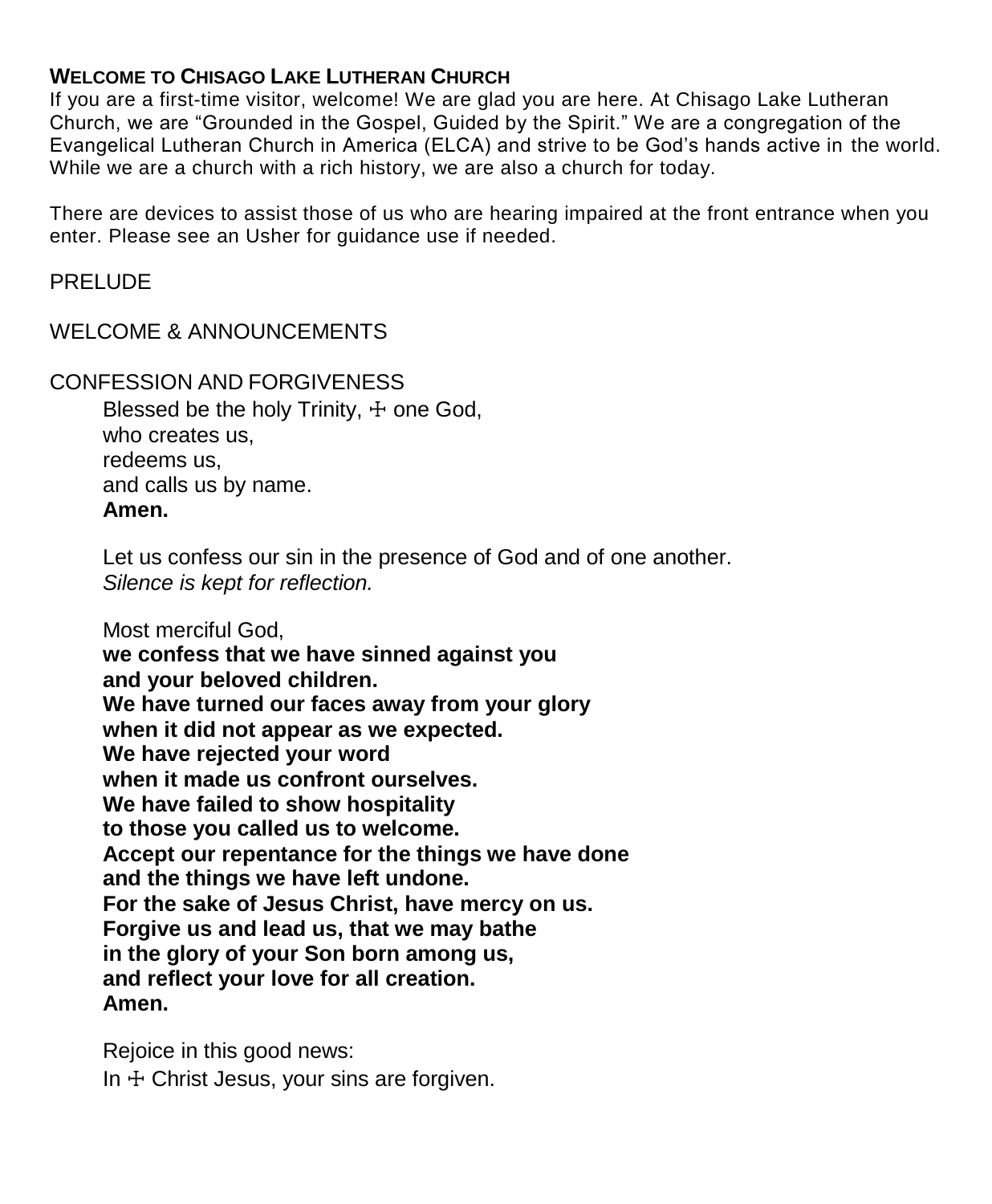You are descendants of the Most High, adopted into the household of Christ, and inheritors of eternal life. Live as freed and forgiven children of God. **Amen.**

GATHERING HYMN *"Alleluia, Song of Gladness"* ELW Hymn # 318

Vv. 1-3

### GREETING

The grace of our Lord Jesus Christ, the love of God, and the communion of the Holy Spirit be with you all.

# **And also with you.**

# PRAYER OF THE DAY

Holy God, mighty and immortal, you are beyond our knowing, yet we see your glory in the face of Jesus Christ. Transform us into the likeness of your Son, who renewed our humanity so that we may share in his divinity, Jesus Christ our Lord, who lives and reigns with you and the Holy Spirit, one God, now and forever. **Amen.**

# INSTALLATION OF THE CHURCH COUNCIL

FIRST LESSON Exodus 34:29-35

 $29$ Moses came down from Mount Sinai. As he came down from the mountain with the two tablets of the covenant in his hand, Moses did not know that the skin of his face shone because he had been talking with God. <sup>30</sup>When Aaron and all the Israelites saw Moses, the skin of his face was shining, and they were afraid to come near him. <sup>31</sup>But Moses called to them; and Aaron and all the leaders of the congregation returned to him, and Moses spoke with them. <sup>32</sup>Afterward all the Israelites came near, and he gave them in commandment all that the LORD had spoken with him on Mount Sinai. <sup>33</sup>When Moses had finished speaking with them, he put a veil on his face; <sup>34</sup>but whenever Moses went in before the LORD to speak with him, he would take the veil off, until he came out; and when he came out, and told the Israelites what he had been commanded,  $35$ the Israelites would see the face of Moses, that the skin of his face was shining; and Moses would put the veil on his face again, until he went in to speak with him.

The word of the Lord. **Thanks be to God.**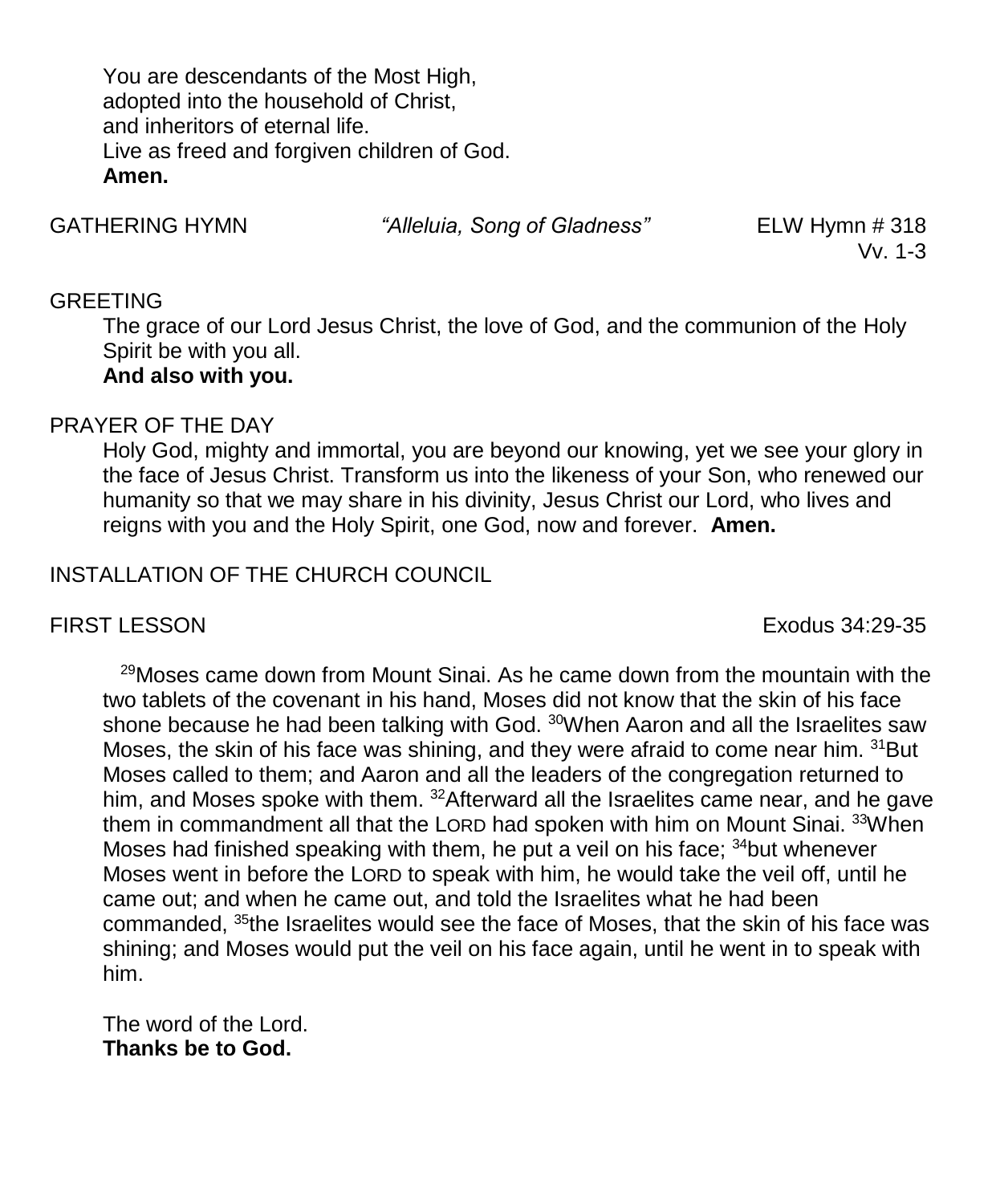$12$ Since, then, we have such a hope, we act with great boldness,  $13$ not like Moses, who put a veil over his face to keep the people of Israel from gazing at the end of the glory that was being set aside.  $14$ But their minds were hardened. Indeed, to this very day, when they hear the reading of the old covenant, that same veil is still there, since only in Christ is it set aside. <sup>15</sup>Indeed, to this very day whenever Moses is read, a veil lies over their minds; <sup>16</sup>but when one turns to the Lord, the veil is removed. <sup>17</sup>Now the Lord is the Spirit, and where the Spirit of the Lord is, there is freedom. <sup>18</sup>And all of us, with unveiled faces, seeing the glory of the Lord as though reflected in a mirror, are being transformed into the same image from one degree of glory to another; for this comes from the Lord, the Spirit.

 $4:1$ Therefore, since it is by God's mercy that we are engaged in this ministry, we do not lose heart. <sup>2</sup>We have renounced the shameful things that one hides; we refuse to practice cunning or to falsify God's word; but by the open statement of the truth we commend ourselves to the conscience of everyone in the sight of God.

The word of the Lord. **Thanks be to God.**

# THE GOSPEL And the state of the state of the state of the state of the state of the state of the state of the state of the state of the state of the state of the state of the state of the state of the state of the state of

<sup>28</sup>Now about eight days after these sayings Jesus took with him Peter and John and James, and went up on the mountain to pray. <sup>29</sup> And while he was praying, the appearance of his face changed, and his clothes became dazzling white. <sup>30</sup>Suddenly they saw two men, Moses and Elijah, talking to him. <sup>31</sup>They appeared in glory and were speaking of his departure, which he was about to accomplish at Jerusalem. <sup>32</sup>Now Peter and his companions were weighed down with sleep; but since they had stayed awake, they saw his glory and the two men who stood with him. <sup>33</sup>Just as they were leaving him, Peter said to Jesus, "Master, it is good for us to be here; let us make three dwellings, one for you, one for Moses, and one for Elijah"—not knowing what he said. <sup>34</sup>While he was saying this, a cloud came and overshadowed them; and they were terrified as they entered the cloud. <sup>35</sup>Then from the cloud came a voice that said, "This is my Son, my Chosen; listen to him!" <sup>36</sup>When the voice had spoken, Jesus was found alone. And they kept silent and in those days told no one any of the things they had seen.

# *RESPONSE:*

The Gospel of our Lord. **Thanks be to God.**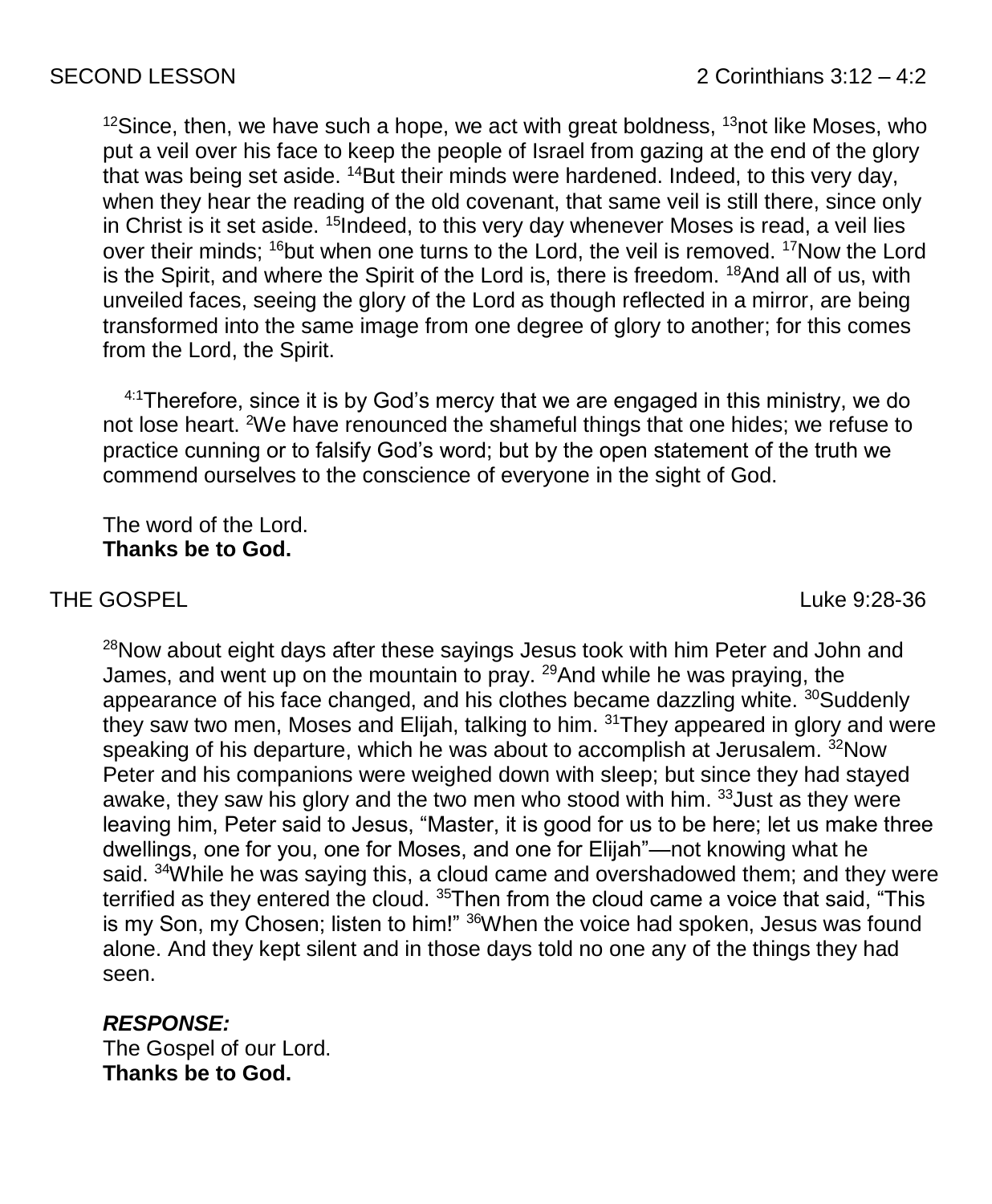TREE OF LIFE CHOIR *"We Are Marching in the Light"*

# CHILDREN'S WORD/BURYING OF THE ALLELUIA'S Stacy Johnson

HYMN OF THE DAY *"Shine, Jesus, Shine"* ELW Hymn #671

THE PRAYERS OF THE PEOPLE Lord in your mercy, **Hear our prayer.**

OFFERING – Meditation & Generosity

*You are invited to give to Chisago Lake Lutheran online at: <https://www.chisagolakelutheran.org/online-giving.html>*

> *You can also send your offering to the church: 1 Summit Ave, PO Box 175 Center City, MN 55012*

# **OFFERTORY**

# OFFERING PRAYER

Jesus, Bread of life, you have set this table with your very self, and called us to the feast of plenty. Gather what has been sown among us, and strengthen us in this meal. Make us to be what we receive here, your body for the life of the world. **Amen.**

THANKSGIVING AT THE TABLE The Lord be with you. **And also with you.** Lift up your hearts. **We lift them to the Lord.** Let us give thanks to the Lord our God. **It is right to give God thanks and praise.**

WORDS OF INSTITUTION

SERMON **Pastor Steve Cruys Pastor Steve Cruys Pastor Steve Cruys**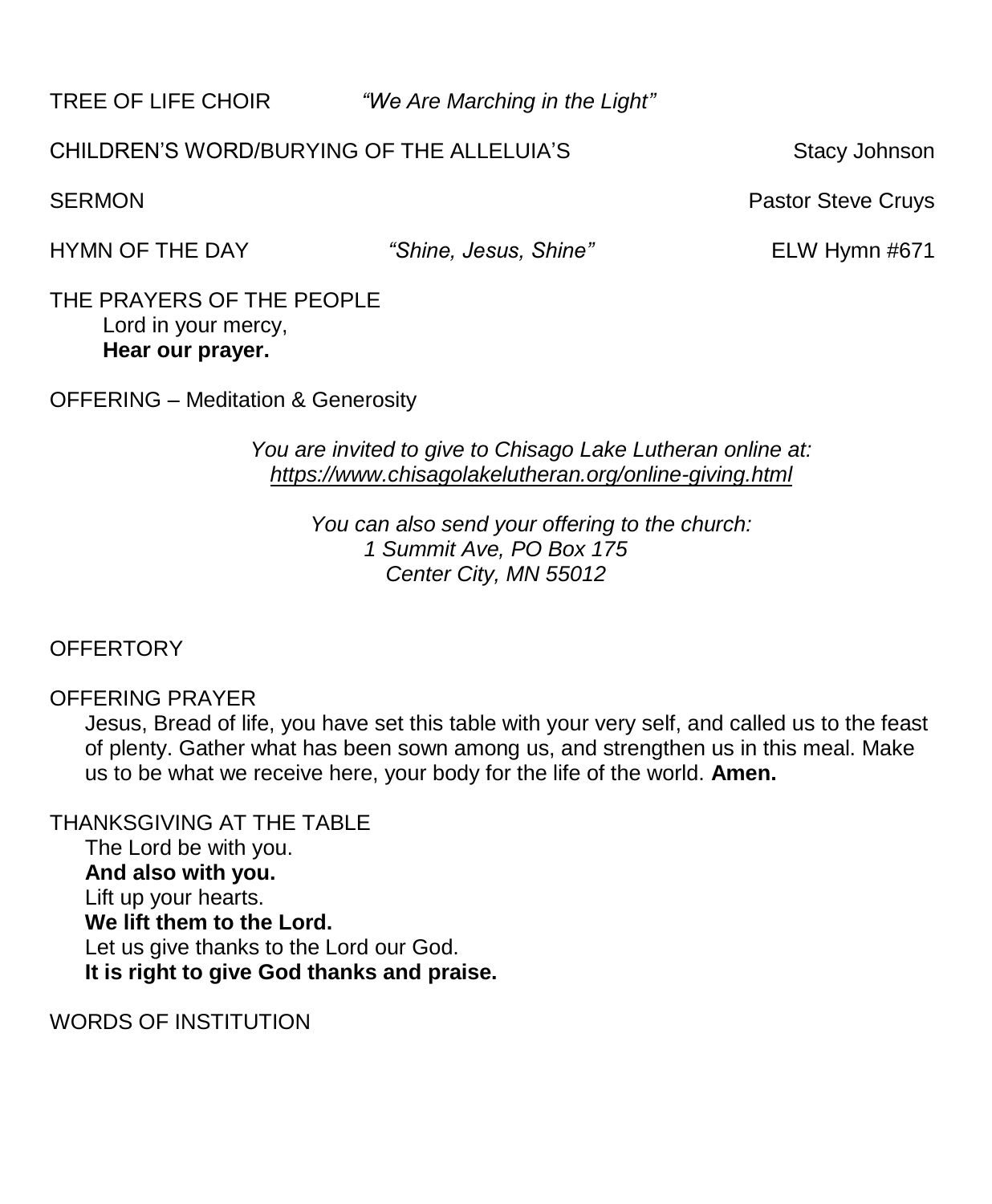# THE LORD'S PRAYER

**Our Father, who art in heaven, hallowed be thy name, thy kingdom come, thy will be done, on earth as it is in heaven. Give us this day our daily bread; and forgive us our trespasses, as we forgive those who trespass against us; and lead us not into temptation, but deliver us from evil. For thine is the kingdom, and the power, and the glory, forever and ever. Amen.**

#### **Distribution**

*You are invited to share the bread and the wine using the individually wrapped wafers and grape juice. Please discard the cups as you leave the sanctuary.*

#### COMMUNION PRAYER

Jesus, Bread of life, we have received from your table more than we could ever ask. As you have nourished us in this meal, now strengthen us to love the world with your own life. In your name we pray. **Amen.**

#### BLESSING

The God, who leads you in pathways of righteousness, who rejoices over you, and who calls you by name, ☩ bless your going out and your coming in, today and forever. **Amen.**

SENDING SONG *"Love Divine All Loves Excelling"* ELW Hymn #631

Vv. 1-3

#### DISMISSAL

Go in peace. You are the body of Christ. **Thanks be to God.**

#### POSTLUDE

WORSHIP ASSISTANTS

Coffee Server: Marlee Eret Greeters: Jamie Carlson and Mike Carlson Online Video Operator: Brayden Bresnahan and Ian Lexvold Tree of Life Choir Director: Barbara Yotter Reader: Anna Burch Ushers: Jamie Carlson and Mike Carlson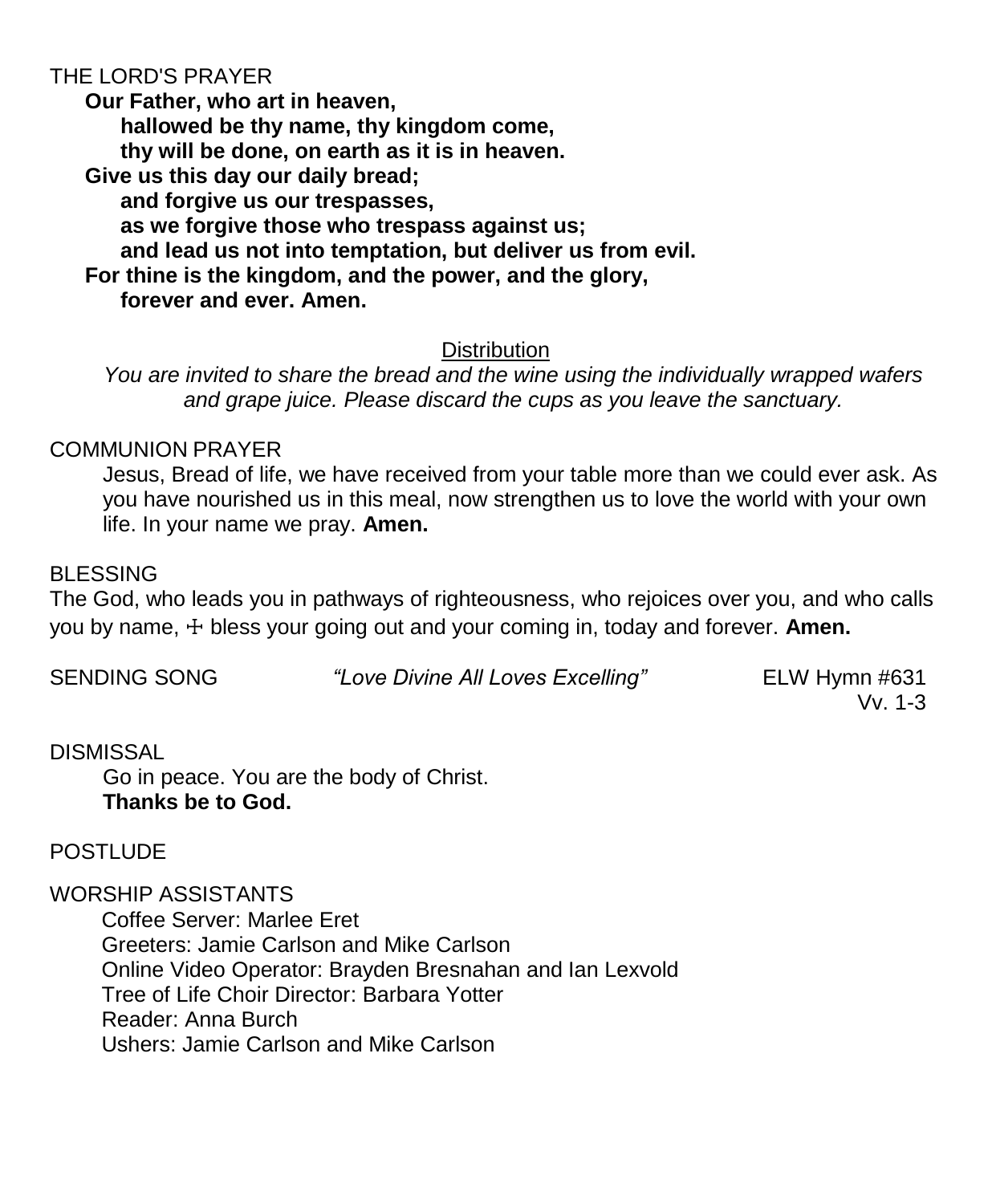# **ANNOUNCEMENTS**

#### **2022 Church Council Members & Contact Information**

| <b>Pastor Steve</b>    | 910-890-8321 | pastor@chisagolakelutheran.org |
|------------------------|--------------|--------------------------------|
| <b>Sally Barott</b>    | 651-257-4773 | sallybarott@aol.com            |
| Jamie Carlson          | 651-257-8721 | jamielcarlson@live.com         |
| <b>Steve Grossmann</b> | 612-868-6231 | steve.qme@gmail.com            |
| Dave Johnson           | 651-257-6519 | dcjohnsn@frontier.com          |
| <b>Chris Knight</b>    | 612-819-2021 | crknight@travelers.com         |
| Chris Lundberg         | 612-810-6770 | clundberg101@gmail.com         |
| Lee Peterson           | 612-208-8616 | peterson.lee@gmail.com         |
| Jenni Runte            | 612-709-0198 | jenni.runte@metrostate.edu     |

### **Your Executive Council is:**

President: Lee Peterson Vice President: Steve Grossmann Treasurer: Dave Johnson Secretary: Sally Barott

**Walk In-** Imposition of ashes will be offered at Chisago Lake Lutheran Church Sanctuary on Wednesday, March 2<sup>nd</sup>. Stop by between noon and 1. There **will be** an Ash Wednesday Worship Service beginning at 6:00 pm. in the Sanctuary or online March  $2^{nd}$ , 2022.

**The CLLC Quilting Group** is meeting on Mondays. Bring a sack lunch and meet in the Undercroft from 9 AM to 2 PM. All are welcome to help out & join us!

**Veterans Coffee Talks** – *Zion Lutheran Church, Chisago City* – **2 nd Tuesday of every month from 9-10 AM** or *North Branch American Legion Post 85*, 6439 Elm St, North Branch, MN – **3 rd Tuesday of every Month 9-10 AM.** Meet other veterans, build friendships, listen to their experiences. Everyone is welcome.

# **You can reach staff via phone (651-257-6300) or email to:**

Pastor Steve – [pastor@chisagolakelutheran.org](mailto:pastor@chisagolakelutheran.org) Louise – [office@chisagolakelutheran.org](mailto:office@chisagolakelutheran.org) Stacy – [youth.family@chisagolakelutheran.org](mailto:youth.family@chisagolakelutheran.org) Stephanie – [finance@chisagolakelutheran.org](mailto:finance@chisagolakelutheran.org) Music – [music@chisagolakelutheran.org](mailto:music@chisagolakelutheran.org) Bev or Bob – call the church office if you need to reach either of them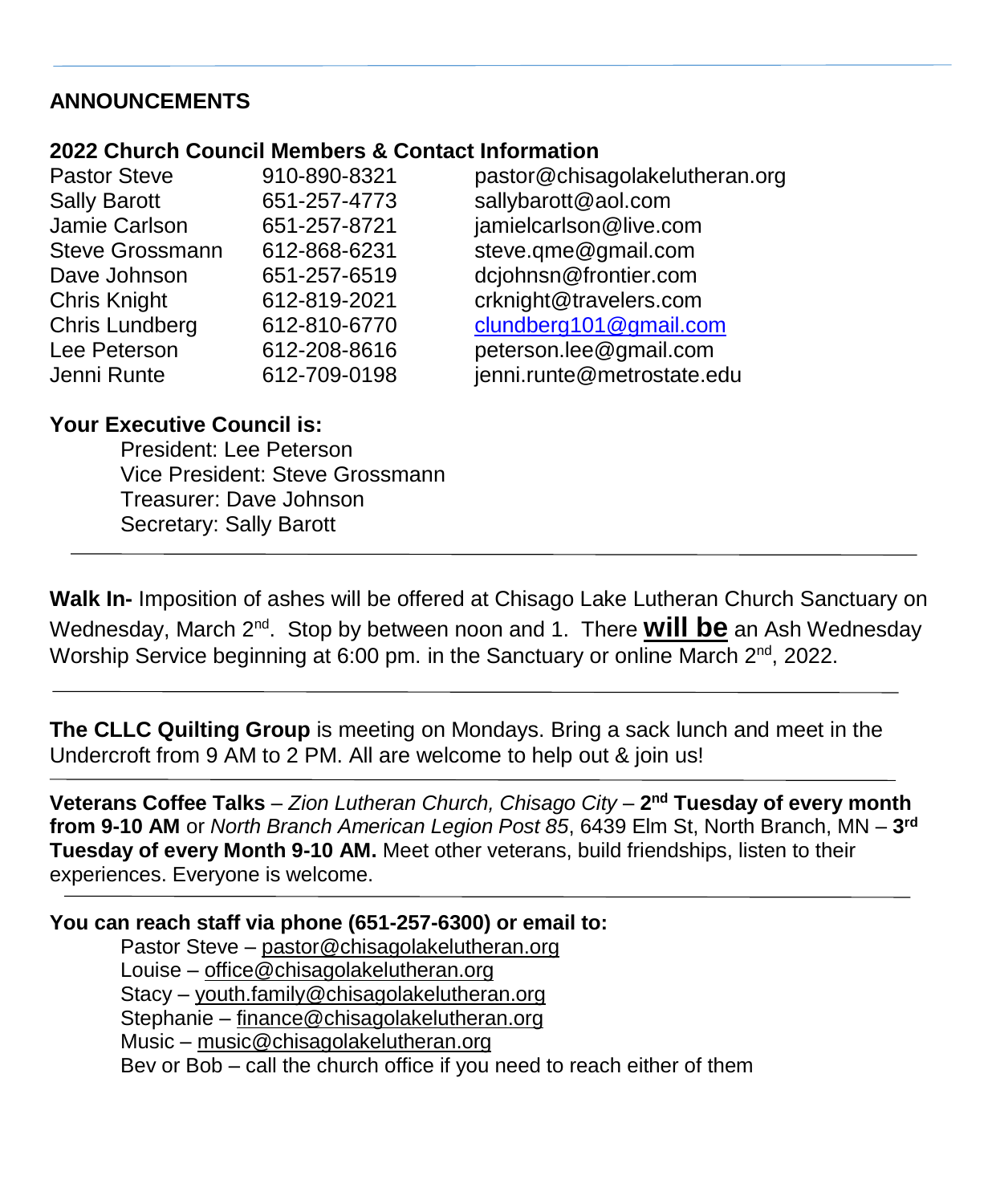# **JOIN US!! Help re-stock the food shelves by donating to Family Pathway's**

**March FoodShare Food & Fund Drive** This March, we join Family Pathways' food shelves, faith communities, businesses, and organizations across Minnesota in acting to end hunger and food insecurity. Please bring nonperishable items for our local Family Pathways foodshelf and/or monetary donations throughout March. Your \$1 donation will give Family Pathways buying power of \$7 worth of groceries.

**Items needed are:** canned meats, hearty soups, peanut butter, personal hygiene and household cleaning products, canned fruit, canned vegetables, bags of potatoes, carrots or onions, whole grain pasta, rice, baking and cooking items, vegetable oil, flour, sugar, spices.

**You can drop off your items in the narthex collection box. Thank you.**

#### *Gather* **Bible Study – for women of all ages!**

"*The Kingdom of God*", written by the Rev. Dr. Mark Allan Powell, explores Jesus' references to "the kingdom of God (or heaven)." This month we will consider "kingdom parables." Ways to participate:

1) Via Zoom and in the Green room this month on Tuesday, March 22nd from 1:30-3:00 pm. Contact Bonnie Anderson at brinkanderson@gmail.com for the link.

2) In person. Please Contact Nancy Schoon at 651-303-9648.

3) On your own. Contact Barb Wikelius at bjwikelius@gmail.com regarding *Gather Magazine*.

New subscribers can receive their first year as a free gift from our WELCA unit.

#### **What is the CLLC Book Club?**

We are a group of CLLC Christians who believe that all people are part of God's creation and that all people deserve justice. We seek to develop a deeper understanding about the injustices and experiences of our Black, Brown and Native brothers and sisters in Christ through reading books, watching videos, and having conversation with each other.

We will meet on **Thursday, March 10 at 7 pm via Zoom**. We are reading Dakota by Kathleen Norris. We will discuss the book and continue to work on a land acknowledgement statement, and the Treaty of 1837. Contact Bonnie Anderson, [brinkanderson@gmail.com](mailto:brinkanderson@gmail.com) for the Zoom link.